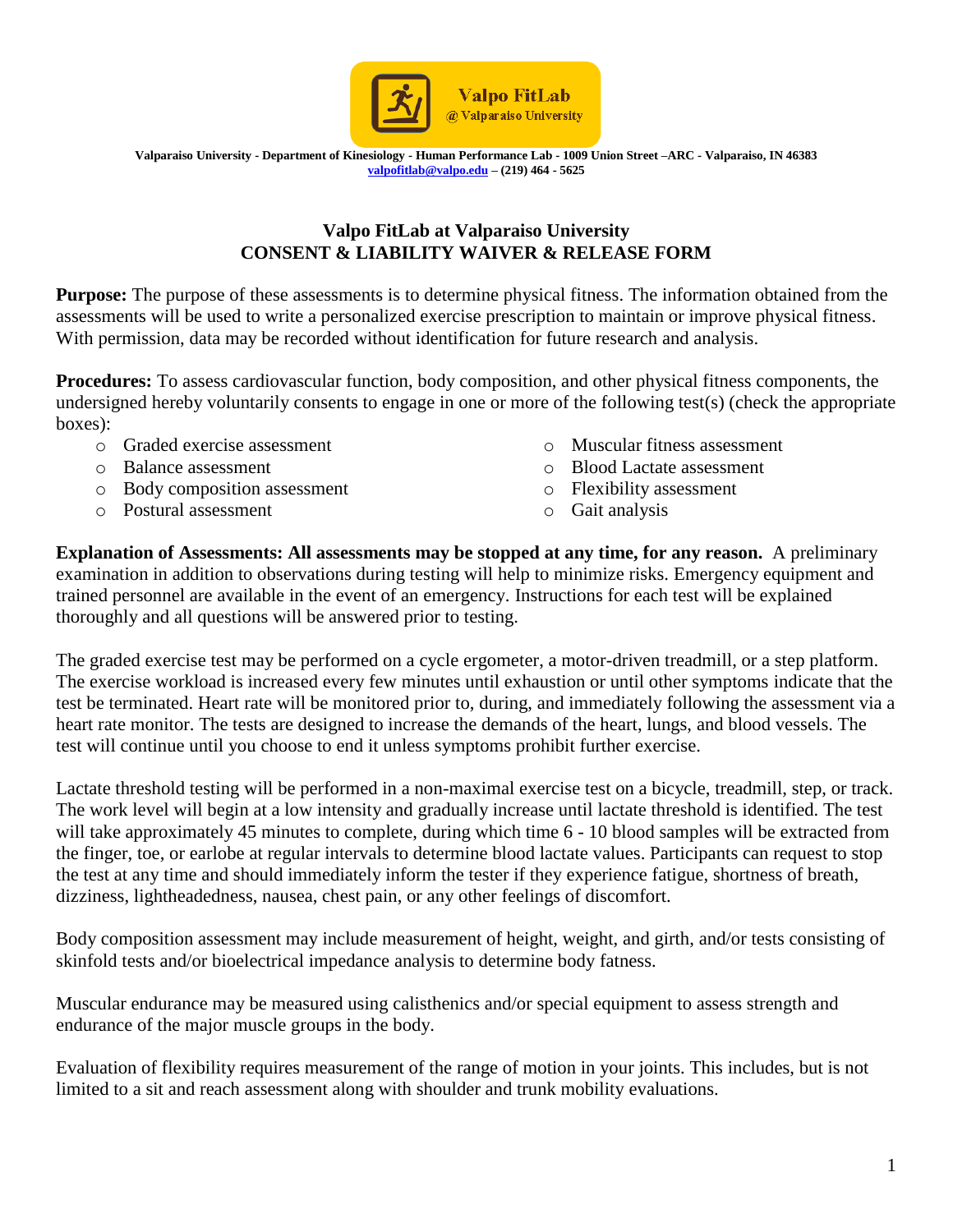

**Valparaiso University - Department of Kinesiology - Human Performance Lab - 1009 Union Street –ARC - Valparaiso, IN 46383 [valpofitlab@valpo.edu](mailto:valpofitlab@valpo.edu) – (219) 464 - 5625**

Balance testing includes identifying the amount of time a certain stance can be maintained without losing balance.

Postural assessment includes an objective evaluation of an individual in ideal static postural alignments.

**Possible Risks:** Minimal risk is associated with the aforementioned tests including unexpected reactions of the heart, lungs, and blood vessels. Abnormal changes in response to aerobic exercise may include abnormal heartbeats, abnormal heart rhythms, abnormal blood pressure response, various muscle and joint strains or injuries, and in rare instances, stroke, heart attack, or death. Other risks include muscle soreness, feelings of exhaustion, nausea, or overall strain, episodes of transient lightheadedness, fainting, skin irritation/discomfort/pinching at skinfold site, and embarrassment. Disclosing all relevant health information to the test administrator and immediately informing them of any abnormal symptoms prior to, during, or following the testing will help reduce these risks. Participants may stop or delay any testing if they so desire and/or testing may be terminated by the test administrator upon observation of any symptoms or abnormal response. Participants are encouraged to ask any questions or request further explanation or information about any of the procedures at any time prior to, during, or after testing.

**Possible Benefits:** By completing a physical fitness evaluation, individuals will gain knowledge about their personal fitness status and their readiness to begin an exercise program. Each participant will receive an individualized fitness prescription to address personal fitness needs and goals.

**Confidentiality of Records:** I understand that the personal information required for participation will remain confidential. My name will not be used in any manner associated with any data collected or published. No information will be used that will allow someone to identify me. All personal records will be stored in the Human Performance Lab in a locked cabinet. Each participant will be identified by a number coding system. After three years, all documents attached to my name will be shredded. If information collected is published, I will not be identified by my name. By signing this form, however, I allow the researchers or investigators to make my research records available to the Valparaiso University Institutional Review Board (IRB) Office and regulatory agencies as required by law.

**Right to Withdraw:** Participation is voluntary. If you decide to participate, you will be asked to sign this consent form. After you sign the consent form, you are still free to withdraw at any time and without giving a reason. Withdrawing will not affect the relationship you have, if any, with the staff, researchers, or the University.

**Institutional Review Board:** The Valpo FitLab physical fitness assessment protocols have been reviewed and approved by the Valparaiso University Institutional Review Board. If you have questions at any time about participation, or you experience adverse effects as the result of participation, you may contact the supervisors whose contact information is provided on this consent form. If you have questions regarding your rights as a participant, or if problems arise which you do not feel you can discuss with the Valpo FitLab supervisors, please contact the Institutional Review Board at [valpoirb@valpo.edu](http://www.valpo.edu/osur/facultyresources/valpoirb@valpo.edu) or 219-464-5798.